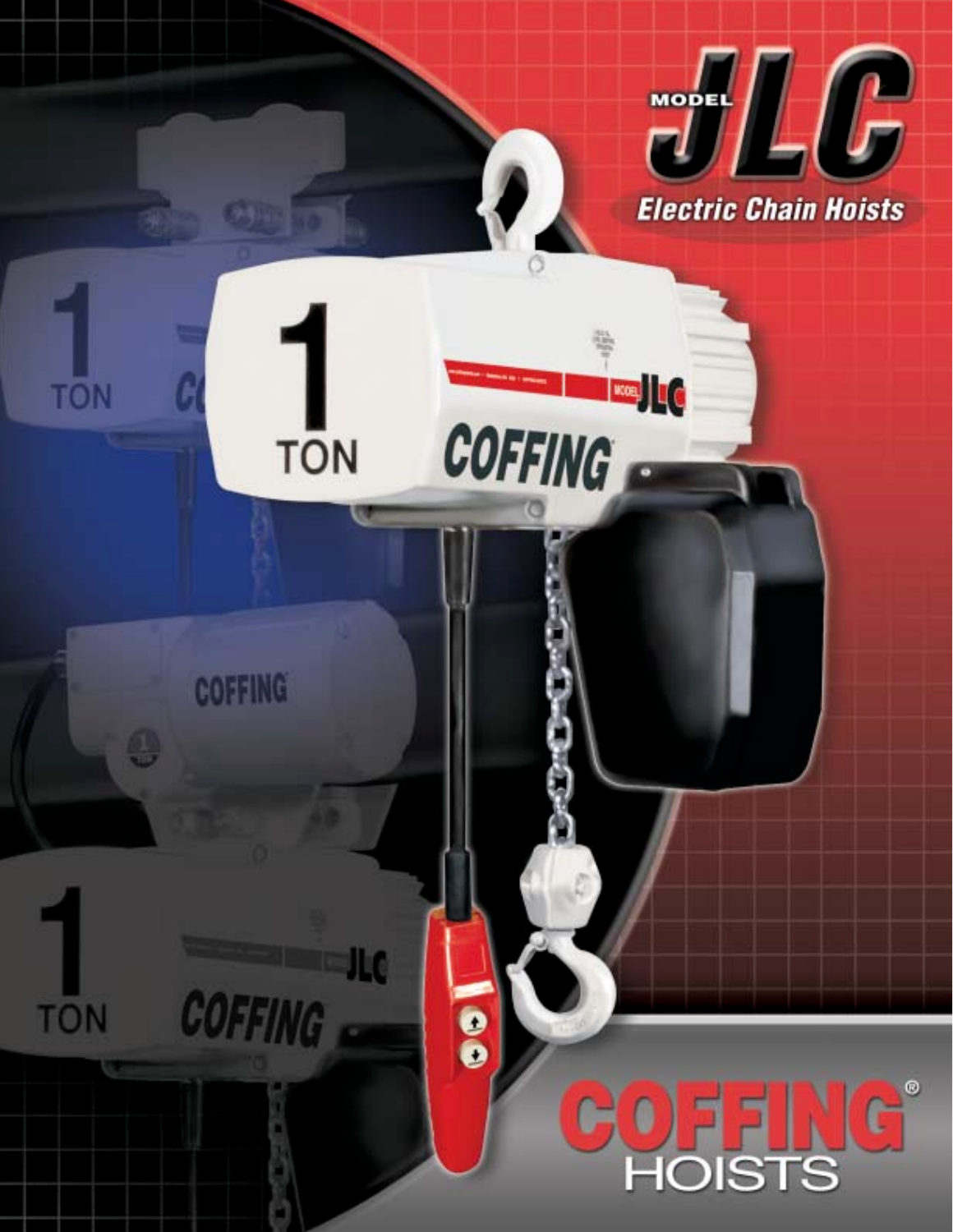## **The New Coffing JLC Leader Of The Pack**

**Coffing's JLC line of electric chain hoists combine new design features with standard features that put the JLC at the head of the class.**

### *OUTSTANDING FEATURES*

- **Capacities & Lifts –** Rated loads from 1/8 to 2 Ton Metric Rated. Standard lifts of 10, 15, and 20 feet. Other lifts available. CSA approved.
- **Voltages –** 115/230 single phase; 230/460, 208, 380, 415, 575 – three phase 60 Hertz standard, 50 Hertz available.
- **Electrical Controls –** IEC style controls meet or exceed electrical codes.
- **Chain Container Standard –** Molded quick connect chain container prevents slack chain from interfering with operator. 20 ft. lift single reeved, 10 ft. lift double reeved.
- Improved Hoist Motor Finned aluminum housing and Class F Insulation for longer life. 2-speed with 3 to 1 speed ratio available.

| <b>Hook and Lug</b>                |          |                |                 |                         |                  |                         |            |              |                                 |                |            |           |  |
|------------------------------------|----------|----------------|-----------------|-------------------------|------------------|-------------------------|------------|--------------|---------------------------------|----------------|------------|-----------|--|
|                                    | Capacity |                | <b>Model</b>    | No. of<br><b>Motor</b>  |                  | <b>Lift Speed (FPM)</b> |            | Headroom*    | <b>Housing Dimensions (In.)</b> |                |            | Net Wt.** |  |
|                                    | (Lb.)    | (Ton)          | <b>Number</b>   | <b>Chains</b>           | <b>HP</b>        | <b>Single</b>           | <b>Two</b> | (ln.)        | н                               | w              |            | (Lb.)     |  |
| n                                  | 250      | 1/8            | <b>JLC-0232</b> |                         | 1/4              | 32                      | 10.7       | $18^{1/8}$   | $8^{11}/_{16}$                  | $8^{11}/16$    | $24^{1/8}$ | 63        |  |
| ▄<br>$\bullet$                     | 500      | 1/4            | <b>JLC-0516</b> | $\overline{A}$          | 1/2              | 16                      | 5.3        | $18^{1/8}$   | $8^{11/16}$                     | $8^{11/16}$    | $24^{1/8}$ | 63        |  |
| e                                  | 500      | 1/4            | <b>JLC-0532</b> |                         | 1/2              | 32                      | 10.7       | $18^{1}/8$   | $8^{11}/_{16}$                  | $8^{11}/_{16}$ | $24^{1/8}$ | 75        |  |
| $\mathbf C$                        | 1000     | 1/2            | <b>JLC-1016</b> | $\overline{\mathbf{A}}$ | 1/2              | 16                      | 5.3        | $18^{1/8}$   | $8^{11}/_{16}$                  | $8^{11}/16$    | $24^{1/8}$ | 75        |  |
| j<br>٣<br>$\overline{\phantom{0}}$ | 1000     | 1/2            | <b>JLC-1032</b> | 1                       |                  | 32                      | 10.7       | $18^{1/8}$   | $8^{11/16}$                     | $8^{11/16}$    | $24^{1/8}$ | 88        |  |
| $\mathbf o$<br>Φ                   | 2000     | $\overline{A}$ | <b>JLC-2016</b> | $\overline{\mathbf{A}}$ | $\boldsymbol{A}$ | 16                      | 5.3        | $18^{1}/8$   | $8^{11}/_{16}$                  | $8^{11}/16$    | $24^{1/8}$ | 90        |  |
| ௨<br>S                             | 4000     | $\overline{2}$ | <b>JLC-4008</b> | 2                       |                  | 8                       | 2.7        | $20^{13}/16$ | $8^{11}/_{16}$                  | $8^{11}/_{16}$ | $24^{1/8}$ | 100       |  |

**\* For hook and lug mounted models only. \*\* Weight and dimensions for 10 ft. lift, single phase, top hook and lug suspension units. Note: For complete dimensions, refer to dimensional data sheets.**



**JLC Top Hook Suspension Made in USA**

COFFING

TŌN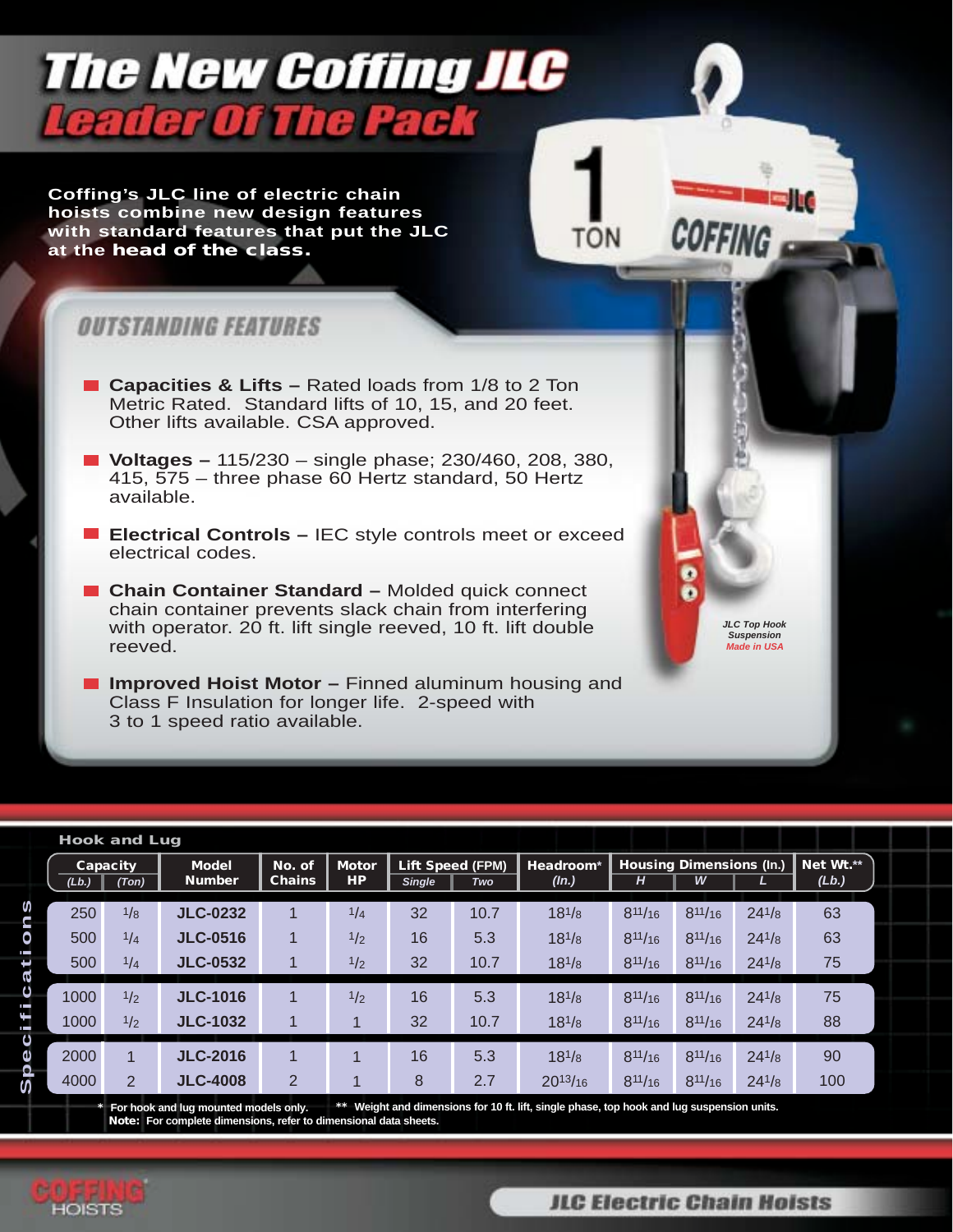# **The Leader Just Got Better**

**Coffing JLC Models – Designed for industrial duty performance. Compact in size, the JLC has standard features such as a multiple disc motor brake, overload clutch, and adjustable limit switches.**

#### *OUTSTANDING FEATURES*

- **H4 Duty Rating –** Handles heavy duty work environments.
- **Upper Composite Chain Guide –** Improves chain life.
- **Lower Chain Guide –** features easy capacity conversion.
- **Top Suspension –** Quick-change from hook mount to lug mount.
- One Chain Size All models reduce inventory.
- Manual & Motorized Trolleys Cross-mounted to improve end approach.
- **Increased Flange Range Up to 7 inches on** motorized trolleys.
- **Improved Headroom For plain and motorized** trolleys and 2 Ton models.
- **Weather Resistant -** Hoist is NEMA 3R enclosure.
- **Lifetime Warranty The Industry's Best.**

|                                    | <b>Trolley Mount</b>                                                                                                                         |     |                                                            |              |                                                          |              |                                                          |          |                          |             |                                          |  |
|------------------------------------|----------------------------------------------------------------------------------------------------------------------------------------------|-----|------------------------------------------------------------|--------------|----------------------------------------------------------|--------------|----------------------------------------------------------|----------|--------------------------|-------------|------------------------------------------|--|
|                                    | Capacity<br>(Lb.)<br>(Ton)                                                                                                                   |     | <b>Model</b><br>Trolley ‡<br><b>Number</b><br><b>Mount</b> |              | <b>JLCMT</b><br><b>JLCET</b><br>Hdrm (ln.)<br>Hdrm (In.) |              | JLCET Flange*<br><b>Beam</b><br>Width (ln.)<br>Ht. (In.) |          | Min. Rad.<br>Curve (In.) | $Wt.$ (Lb.) | <b>JLCET Net IJLCMT Net</b><br>Wt. (Lb.) |  |
| S<br>ņ                             | 250                                                                                                                                          | 1/8 | <b>JLC(†)-0232</b>                                         | С            | $17^{15}/16$                                             | $17^{15}/16$ | $3 - 8$                                                  | $5 - 12$ | 48                       | 87          | 173                                      |  |
| O                                  | 500                                                                                                                                          | 1/4 | JLC(†)-0516                                                | $\mathsf{C}$ | $17^{15}/16$                                             | $17^{15/16}$ | $3 - 8$                                                  | $5 - 12$ | 48                       | 87          | 173                                      |  |
| $\overline{\phantom{0}}$<br>t<br>5 | 500                                                                                                                                          | 1/4 | $JLC(+)$ -0532                                             | $\mathsf{C}$ | $17^{15}/16$                                             | $17^{15}/16$ | $3 - 8$                                                  | $5 - 12$ | 48                       | 99          | 185                                      |  |
| $\mathbf C$<br>$\blacksquare$      | 1000                                                                                                                                         | 1/2 | JLC(†)-1016                                                | C            | $17^{15/16}$                                             | $17^{15/16}$ | $3 - 8$                                                  | $5 - 12$ | 48                       | 91          | 185                                      |  |
| J<br>$\blacksquare$                | 1000                                                                                                                                         | 1/2 | <b>JLC(†)-1032</b>                                         | $\mathsf{C}$ | 1715/16                                                  | $17^{15/16}$ | $3 - 8$                                                  | $5 - 12$ | 48                       | 112         | 198                                      |  |
| $\mathbf \omega$<br>Q              | 2000                                                                                                                                         | 1   | <b>JLC(†)-2016</b>                                         | C            | $17^{15}/16$                                             | $17^{15/16}$ | $3 - 8$                                                  | $5 - 12$ | 48                       | 114         | 200                                      |  |
| q<br>S                             | 4000                                                                                                                                         | 2   | <b>JLC(†)-4008</b>                                         | $\mathsf{C}$ | $20^{5}/8$                                               | $20^{5}/8$   | $3.33 - 8$                                               | $6 - 18$ | 60                       | 156         | 210                                      |  |
|                                    | † Specify JLCET for plain trolley and JLCMT for motorized trolley models.<br>$\ddagger$ C = Cross mount, standard on all JLC trolley models. |     |                                                            |              |                                                          |              |                                                          |          |                          |             |                                          |  |

**\* For JLCMT models, standard flange adjustment is 3.33 - 7". Consult factory for special beam size options.**



**JLC Manual & Motorized Trolley Suspensions Made in USA**

COFFING

**COFFING** 

TON

**COFFING** 

TÔN

**Leader Of The Pack**